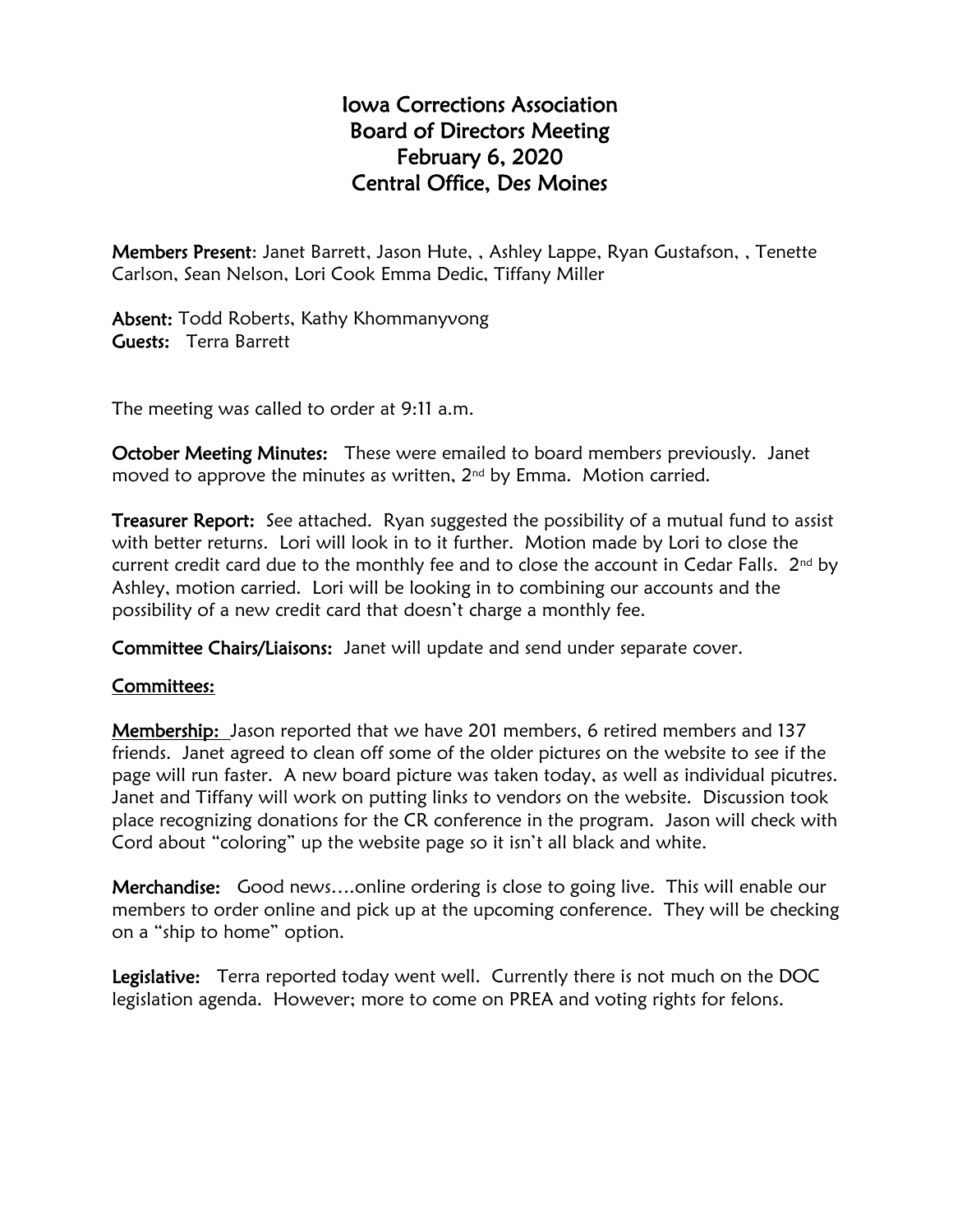Spring ICA Conference 2020: Jason gave an update from Hailey and Matt. Dates are set for May 13-15 at the Marriott in Cedar Rapids. A change this year will be the banquet on Wednesday night and Thursday night will be a Kernels game. A Shuttle will be provided. 7 Speakers have been confirmed, still looking for a couple more. They are working with the 6 th District to secure donations. ASP maintenance is building another corn hole set. Registration will likely open around 3/1/20.

Fall 2020: To be held at the Honey Creek Resort September 2-4. Two speakers have been confirmed. Please forward any ideas of speakers you may have for Fall.

#### Upcoming Conferences:

Spring 2021: Okoboji Fall 2021: Des Moines Spring 2022: Waterloo Fall 2022:

#### New Business:

Spring Membership Incentive: The board will offer 2 conference vouchers for upcoming conferences with expiration in 1 year and 2-1 year memberships.

**Pre Registration Incentive:**  $$25$  cash award will be awarded for every 25 pre-registered members was approved.

Stop payments on speaker checks: If we are asked to issue a new speaker check, we will now have our speaker contracts include the fee to stop payment on a previous check and then issue a new check. Motion to approve-Tennie, 2<sup>nd</sup> Emma, motion carried.

Advertising Partnership: Tiffany has been in contact with the Correctional News. At no cost to our organization, they will put our conference on their website and in their monthly email. In turn, we will have copies of their magazine at our conference/conferences. Depending on how many we receive, we may stuff in bags. Motion to approve-Tiffany, 2<sup>nd</sup> Ryan. Motion carried.

Committee Assignments/Co-chairs: Janet agreed to update. It was discussed to combine Nominations and Elections due to Orlando stepping down. Tennie will email Whitney and Leann and get their input. NOTE: After reaching out to them, they have agreed it makes sense to combine the committees. They will try it with just the 2 of them at this point, but reevaluate after next election to see if more assistance is needed.

Polish Delegation: Lengthy discussion took place regarding hosting the delegation this fall. Areas of concern were who will be share the cost of their trip with? Are we too small of an organization to make a difference, perhaps ACA? Are we getting much out of the partnership? There were suggestions of getting a van from the DOC fleet, partnering with DMACC for housing?, collaborating with the institutions on the East side of the state. More discussion needs to take place regarding securing an economic sponsor to assist with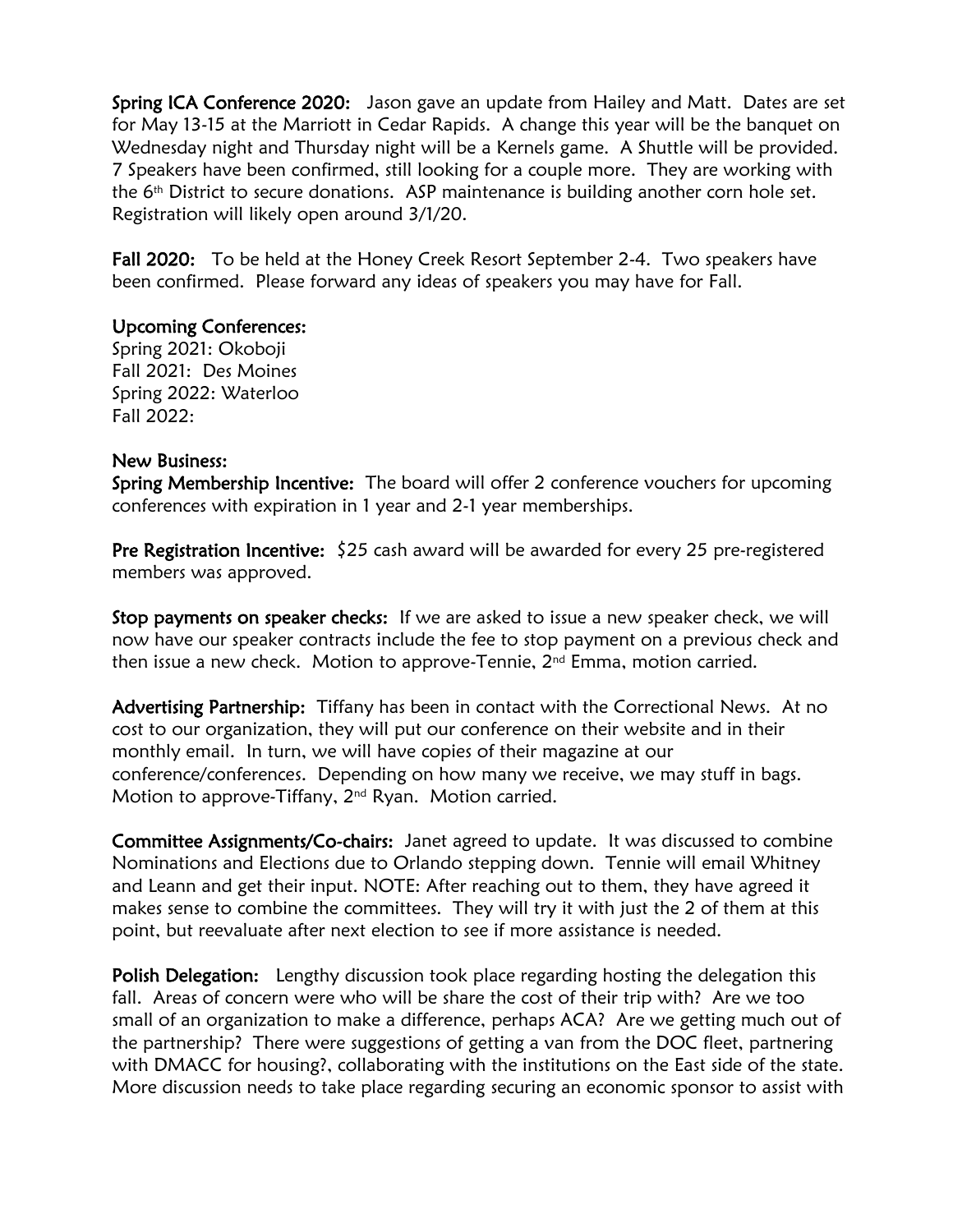itinerary of the trip. At this point, the board is supportive of hosting for the 2 days conference, but commitment beyond that is not confirmed or secured.

Next meeting: Spring Conference 5/13/20

Respectfully submitted,

Tenette Carlson

Attachment:

Financials